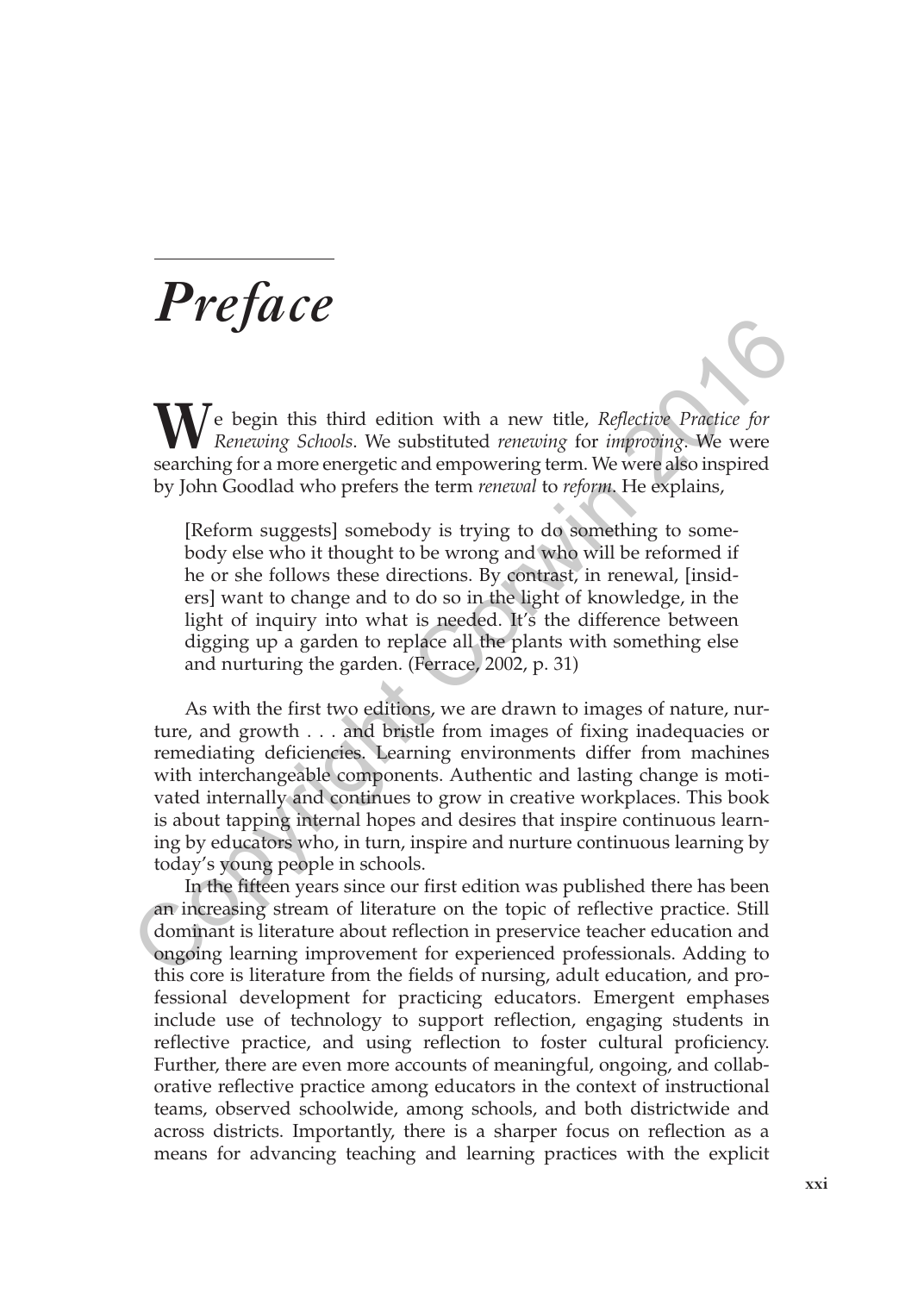intent of increasing student achievement. We view the expanding literature base on reflective practice, including research on its effectiveness, as a sign of hope and encouragement that more reflection and learning is and can be happening in the lives of educators to the ultimate benefit of students.

At its core, we believe that reflective practice is about tapping into things deeply human: the desire to learn, to grow, to be in community with others, to contribute, to serve, and to make sense of our time on earth. We believe the vast majority of educators have chosen this most noble of professions in hopes of making a positive difference in the lives and development of young people, consequently making a difference in societal life for years to come. We know this work is enormously challenging given complex contexts of practice, the wide variety of individuals and communities with whom educators engage, and the unrelenting pressure to perform and to be accountable. We believe that effective teaching involves both the hard focus on standards, instruction, and outcomes and the softer focus of relationships, intuition, and emotion. Students remind us that both caring and competence are necessary teacher attributes. Without care, there is no connection to the competence. Without competence, there is no respect.

We are concerned when structures and cultures in schools impede our natural tendencies to learn, to connect, to create, and to contribute. Working in schools can feel like living in a container, limiting space, time, and access to nutrients. Plants in such environments eventually wither and die. People who work in isolating cultures and who are cut off from essential nutrients also can lose energy and wither. It is way too hard to go it alone as educators. Edward Deming asserted many years ago that much of the reason for moving away from the work and not doing work as well, lies in the culture and the structure of the environment. Fortunately, much has been learned about how to initiate and sustain the process of re-creating culture, structure, expectations, and support such that educators are renewed in their development work with children. We are grateful for the work of Peter Block and Edgar Schein who continue to provide renewed thinking about our cultures and community. believe the vast many of educators have chosen thus most noble of processors in hopes of making a positive difference in the lives and development of young people, consequently making a difference in societal life for year

Reflective practice is at the root of renewed life and energy in schools. Trust is at the root of collaborative cultures that sustain growth. Reflective practice is the vital and largely untapped resource for significant and sustained effectiveness. Experience by itself is not enough. Reflection on experience with subsequent action is the pathway to renewal and continuous improvement. Reflection is a means for examining beliefs, assumptions, and practices. It can lead to encouraging insights about instructional effectiveness. It can also result in the discovery of incongruities between espoused beliefs and actual actions. Either way, the self-awareness gained through reflection can motivate individuals to initiate changes in practice to enhance student learning. Effective implementation of reflective practices requires continuous development of both individual and organizational learning capacities. The hectic pace and rigid structures in many schools makes it difficult to take time out to reflect and learn. The learning demands, however, continue to escalate for both students and staff.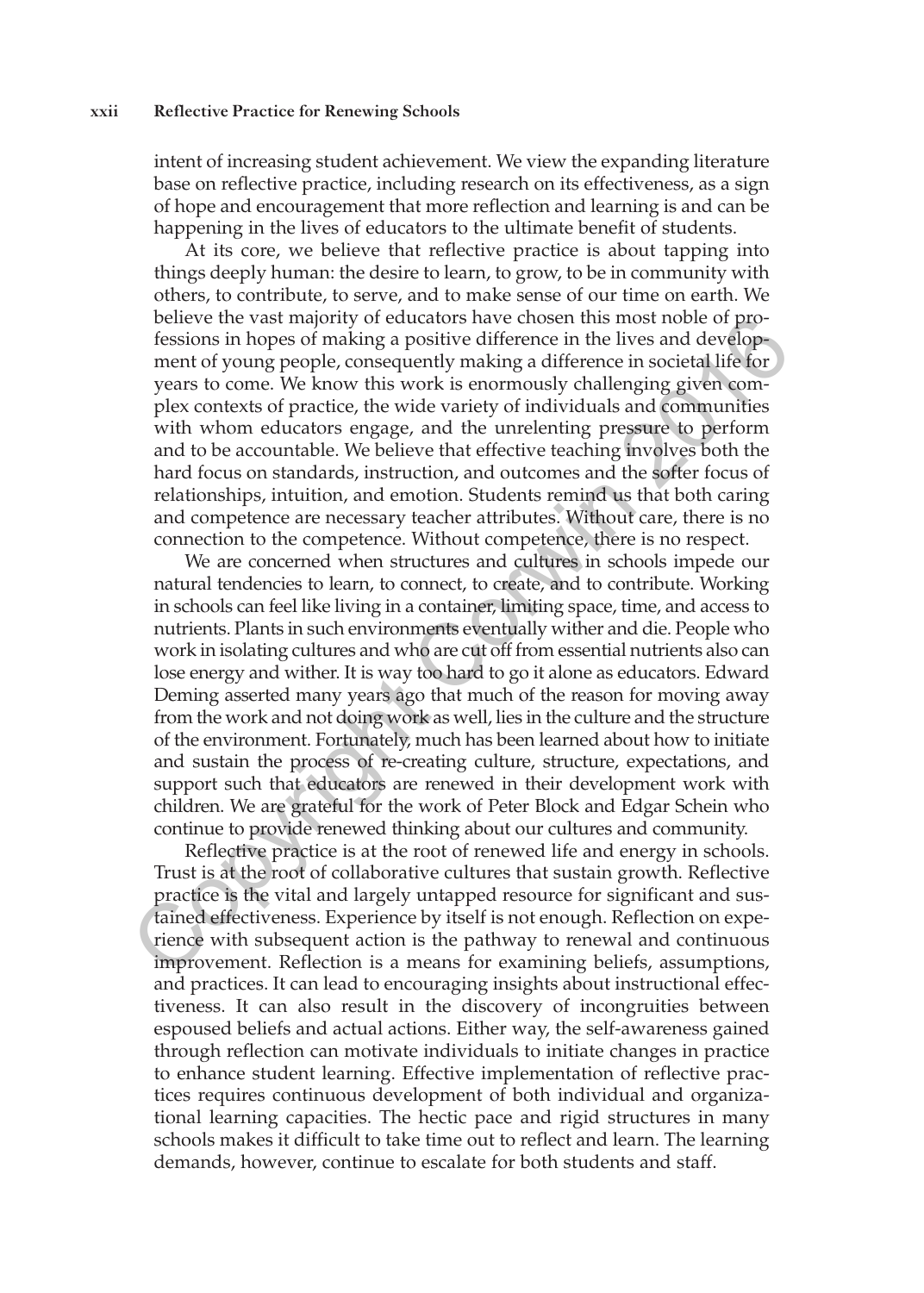For readers of this book, our desired outcomes are to understand the positive potential, and perhaps even the necessity of reflective practice to improve teaching and learning in schools; to initiate or extend individual commitments to reflective practice as a way to continuously learn and improve educational practice; and to support implementation of individual and collaborative reflective practices within schools. Implied is the assumption that in order for students to learn well in school, so, too, must the community of educators who encircle them. In the words of Art Costa, who wrote the foreword for all three editions of this book and who is renowned for his work in cognitive coaching, "If we don't provide intellectually stimulating environments for teachers, why do we think they will provide that for students?"

This book offers a framework, strategies, and practice examples for thinking and doing as reflective educators. It is organized into eight chapters. In Chapter 1, we define reflective practice, provide a rationale for its potential to improve schools, describe characteristics of reflective educators, and present the reflective practice spiral as the organizing framework for the book. This framework asserts that the place to begin implementation of reflective practices is with oneself. From that base, reflective practice can expand to include colleagues throughout the school and organization. In Chapter 2, we identify and describe fundamental considerations for the design and development of conversations in which reflective practices are embedded. The learning, as always, is in the conversation. Skilled facilitators of reflective practice have learned ways to tailor learning structures, processes, and practices to both invite, and sometimes compel, community members to listen, speak, and learn together. Chapter 2 offers principles of adult learning, including findings from brain research that inform the design of conversational space. Also identified in Chapter 2 are practices for listening, thinking, promoting trust, along with conversational norms that when enacted result in every voice being heard. Chapter 2 closes with a new practice example that offers the short version of a five-year process of growing a more interdependent community of diverse practitioners with the focus of improving equitable opportunities for students who are traditionally at risk for being removed from general education. Chapter 3 is new to the book and specifically focuses on leadership understandings and practices aimed at growing more reflective communities of practice. eductors who encrice them. In the words of Art Costa, who words the fore-<br>word for all three editions of this book and who is nenowed for his workin-<br>cognitive coaching, "If we don't provide intellectually stimulating envi

In Chapters 4 through 7, we offer strategies and examples for supporting reflective practices for individuals (Chapter 4), for partners (Chapter 5), for small groups and teams (Chapter 6), and school- and districtwide (Chapter 7). Finally, in Chapter 8, we share lessons learned from our experiences working with educators and schools to implement reflective practices. We also offer ideas and strategies for remaining hopeful about possibilities in our work. At the end of every chapter we include a reflection page for you to write down your own reflection with an aim toward application.

New to this third edition are greater attention to reflection for fostering equity and cultural competence and for being more mindful about ways our brains work to either be open to learning or to shut down. There are